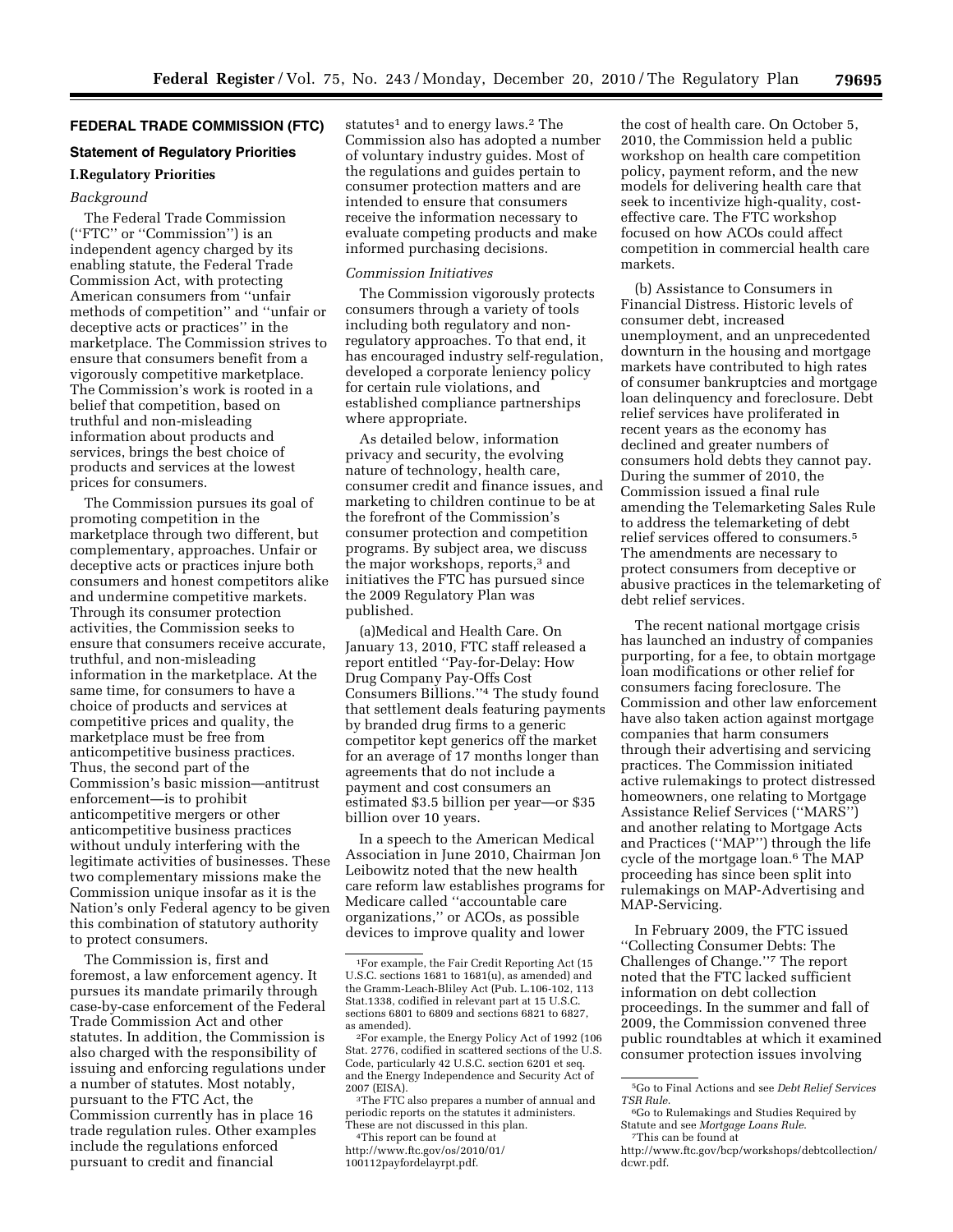debt collections, both in litigation and arbitration proceedings.

In July 2010, the Commission issued a report entitled ''Repairing a Broken System: Protecting Consumers in Debt Collection Litigation and Arbitration.''8 The report concluded that the system for resolving consumer debt collection disputes is broken and recommended significant litigation and arbitration reforms to improve efficiency and fairness to consumers. The Commission's principal recommendations to address these concerns in litigation included requiring States to adopt measures to make it more likely that consumers will defend themselves in litigation and taking steps to make it less likely that collectors will sue on debt on which the statute of limitations has run, as well as changing Federal and State laws to prevent the freezing of a specified amount in a bank account including funds exempt from garnishment. The report also addresses concerns about requiring consumers to resolve debt collection disputes through binding arbitration without meaningful choice, bias, or the appearance of bias in arbitration proceedings, and procedural unfairness in arbitration proceedings.

(c) Privacy Challenges to Consumers Posed by Technology and Business Practices. The Commission is exploring the privacy challenges posed by technological and business practices that collect and use consumer data. The FTC has held three public roundtables<sup>9</sup> at which it considered the following issues:

- On December 7, 2009, the FTC focused on the benefits and risks of information-sharing practices, consumer expectations regarding such practices, behavioral advertising, information brokers, and the adequacy of existing legal and selfregulatory frameworks.
- The second roundtable on January 28, 2010, focused on how technology affects consumer privacy, including its role in both raising privacy concerns and enhancing privacy protections and included specific discussions on cloud computing, mobile computing, and social networking.
- On March 17, 2010, a third roundtable addressed Internet architecture and

privacy issues, health and other sensitive consumer information, and lessons that have been learned from the three roundtables and possible ways forward.

The Commission accepted written comments and original research in connection with all three workshops. The Commission expects to release recommendations for public comment during the latter part of 2010.

(d) Food Marketing to Children. In 2008, the FTC issued a report entitled ''Marketing Food to Children and Adolescents: A Review of Industry Expenditures, Activities, and Self-Regulation.''10 As a followup to this report, the Commission held a forum on December 15, 2009, where participants presented new research on the impact of various food advertising techniques on children, discuss the statutory and constitutional issues surrounding governmental regulation of food marketing, and addressed the food and entertainment industries' self-regulatory efforts and implementation of the recommendations in the FTC's 2008 report. The Commission is also a member of an Interagency Working Group on Food Marketed to Children, composed of members of the FTC, the Food and Drug Administration, the Centers for Disease Control and Prevention, and the Department of Agriculture. The working group was established in response to a provision in the FY 2009 Omnibus Appropriations Act (H.R. 1105) and is charged with conducting a study and developing recommendations for nutritional standards for foods marketed to children ages 17 and under. During the fall of 2010, the agencies plan to seek comments on proposed nutrition and marketing standards. Findings and recommendations will be submitted in a report to Congress.

Following receipt of OMB approval on July 8, 2010, on August 12, 2010, the Commission issued information requests to 48 major food and beverage manufacturers, distributors, and marketers, as well as quick-service restaurant companies, about spending and marketing activities targeting children and adolescents and nutritional information for food and beverage products that the companies market to these consumers. The study will advance the Commission's efforts to understand how food industry promotional dollars targeted to children

and adolescents are allocated, the types of activities and marketing techniques the food industry uses to market its products to children and adolescents, and the extent to which self-regulatory efforts are succeeding in improving the nutritional quality of foods advertised to children and adolescents.

(e) Other Children's Initiatives. On December 16, 2009, the Commission, along with other Government agencies, released a cybersafety booklet, ''Net Cetera: Chatting with Kids About Being Online.''11 This publication provides information to parents and teachers about how to talk to kids about issues like cyberbullying, sexting, mobile phone safety, and protecting the family computer. As of September 12, 2010, the Commission had distributed 4.4 million copies of the English language version and 462,000 copies of the Spanish language version of this publication, as well as 2.7 million related bookmarks.

In the fall of 2009, the Commission contributed a report to the White House Council on Women and Girls.12 The report highlights five areas, describing, for each, recent FTC law enforcement actions or policy initiatives, as well as available consumer and business education materials. The areas are health care for women and children, marketing to children and adolescents, consumer credit, entrepreneurship and business opportunities, and family pocketbook issues.

On April 28, 2010, the Commission launched ''Admongo,'' a campaign to raise advertising literacy among the Nation's youth. The campaign is targeted to ''tweens'' aged 8 to 12, and includes a game-based website at Admongo.gov, a curriculum tied to national standards of learning in language arts and social studies that teachers can use to ''ad-ucate'' students, a library of fictional ads that can be used as teaching tools, and activities for parents and kids to do together. All these materials are free and in the public domain.

Regarding the marketing of violent entertainment to children, the Commission continues to encourage industry groups to improve their selfregulatory programs to discourage the marketing to children of movies, games, and music that the industries' rating or labeling systems indicate are inappropriate for children or warrant parental caution due to their violent

<sup>8</sup>The report is available at

http://www.ftc.gov/os/2010/07/ debtcollectionreport.pdf. 9See

http://www.ftc.gov/bcp/workshops/ privacyroundtables/index.shtml.

<sup>10</sup>The report is available at http://www.ftc.gov/os/2008/07/

P064504foodmktingreport.pdf.

<sup>11</sup>The booklet can be accessed at

http://www.onguardonline.gov/pdf/tec04.pdf. 12The report is available at

http://www.ftc.gov/os/2010/05/100528cwg-rpt.pdf.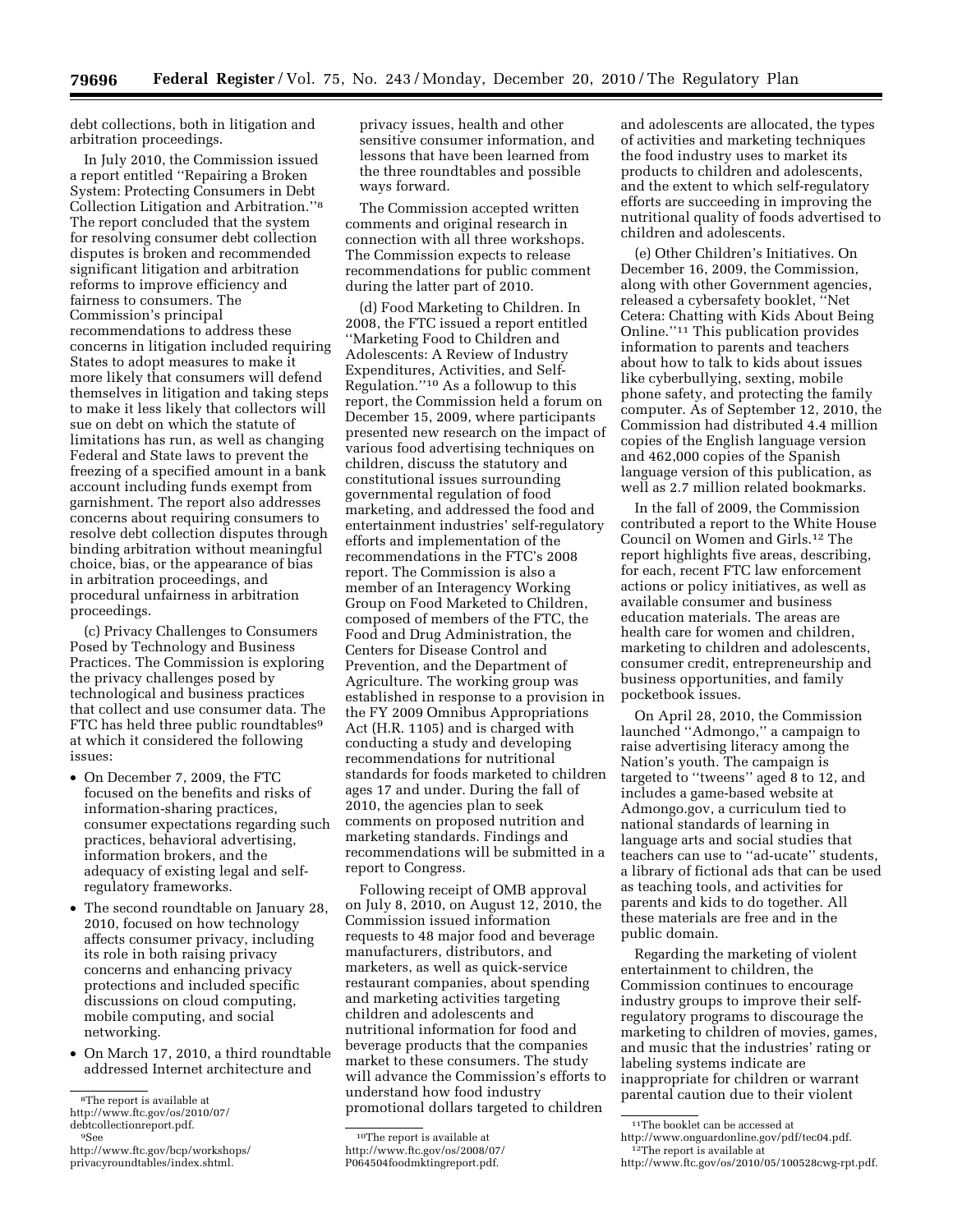content. Since the FTC issued its first report on marketing violent entertainment to children in 2000, the Agency has called on the entertainment industry to be more vigilant in three areas: Restricting the marketing of mature-rated products to children, clearly and prominently disclosing rating information, and restricting children's access to mature-rated products at retail.

The FTC's seventh and most recent report concluded that marketers of violent music, movies, and video games can do more to restrict the promotion of these products to children.13 This latest report found areas for improvement among music, movie, and video game marketers but credited the game industry with outpacing the other two industries in all three areas. Since 1999, the Commission has issued seven reports on these three industries, examining the industries' compliance with their own voluntary marketing guidelines.

Regarding advertising for beverage alcohol products, the Commission issued on September 8, 2010, orders requiring three mid-sized suppliers to provide information about advertising and marketing practices and compliance with self-regulatory guidelines. In the coming year, the Commission will review the three companies' responses and consult with these companies in light of the information provided. This procedure is consistent with a 2008 commitment by the Commission to conduct small studies of industry selfregulation in years when no major study was underway. Further, in early 2011, the Commission will begin the process of seeking Office of Management and Budget approval, under the Paperwork Reduction Act, to conduct another major study of alcohol marketing and self-regulation; that study will evaluate the advertising practices of the major alcohol suppliers. The Commission will also continue to promote the ''We Don't Serve Teens'' consumer education program, supporting the legal drinking age.14

(f) Horizontal Merger Guidelines. In December 2009 and January 2010, the Commission and the Department of Justice (DOJ) solicited public comments

and held five joint public workshops to explore the possibility of updating the Horizontal Merger Guidelines that are used by both agencies to evaluate the potential competitive effects of mergers and acquisitions. On April 20, 2010, the Commission released for public comment proposed revisions to the guidelines designed to more accurately reflect the way the FTC and DOJ currently conduct merger reviews. The comment period was extended through June 4, 2010, at the request of several organizations that planned to submit comments.

On August 19, 2010, the two agencies issued revised Horizontal Merger Guidelines, marking the first major revision of the merger guidelines in 18 years and giving businesses a better understanding of how the agencies evaluate proposed mergers. A primary goal of the 2010 guidelines is to help the agencies identify and challenge competitively harmful mergers while avoiding unnecessary interference with mergers that either are competitively beneficial or likely will have no competitive impact on the marketplace. To accomplish this, the guidelines detail the techniques and main types of evidence the agencies typically use to predict whether horizontal mergers may substantially lessen competition. The updated guidelines are available on the FTC's website at

http://www.ftc.gov/os/2010/08/ 100819hmg.pdf and the DOJ's website at http://www.justice.gov/atr/public/ guidelines/hmg-2010.html.

(g) *Fraud Forum Report and Surveys.*  The FTC hosted a ''Fraud Forum'' on February 25-26, 2009. The first day was open to the public and addressed the many aspects of fraud today. The second day was open only to domestic and international law enforcement officials and focused on improving interagency coordination in consumer fraud cases. In December 2009, the FTC staff issued a ''Fraud Forum'' report.15 The report recommended extending the FTC's outreach to under-served communities, improving victim assistance, combating fraud by enlisting the help of third-parties and targeting third-party enablers and facilitators, expanding contributors to the FTC's Consumer Sentinel database, and making data available to law enforcers.

Separately, the FTC, through its Bureau of Economics, will continue to conduct fraud surveys and related

http://www.ftc.gov/os/2009/12/ 091229fraudstaffreport.pdf.

research on consumer susceptibility to fraud. For example, pending approval from the Office of Management and Budget, the FTC will conduct an exploratory study during 2011 on consumer susceptibility to fraudulent and deceptive marketing. This research would be conducted to further the FTC's mission of protecting consumers from unfair and deceptive marketing. It is the first of two such studies that the FTC anticipates conducting. Should the FTC pursue the second study, it will seek clearance for it at the appropriate later time. The study is not intended to lead to enforcement actions; rather, study results may aid the FTC's efforts to better target its enforcement actions and consumer education initiatives, and improve future fraud surveys.

(h) Protecting Consumers from Cross-Border Harm. In December 2009, the Commission issued a report examining how the Agency has used the expanded law enforcement authority Congress provided in the U.S. SAFE WEB Act to protect American consumers.16 This statute authorizes the FTC to share information and work cooperatively with foreign law enforcement agencies to protect consumers from cross-border harm. The report ''The U.S. SAFE WEB Act: The First Three Years''17 provides data on the number of cross-border complaints received by the Commission and a description of specific cases in which the FTC has worked cooperatively with foreign agencies. The Commission recommends that Congress take action to repeal a ''sunset'' provision that would cause the act to expire in 2013.

On May 6-7, 2010, as part of its ongoing effort to combat cross-border fraud, the Commission hosted counterparts from more than 40 countries to discuss enforcement strategies and emerging consumer protection issues. Agenda topics include decentralized global scams, electronic transactions, emerging trends and risks associated with social networking sites, and advance-fee fraud. During the conference, the FTC and participants in the International Consumer Protection Enforcement Network launched an updated version of the econsumer.gov website, a portal for consumers to file cross-border complaints and find

<sup>13</sup>For the most recent report, see ''Federal Trade Commission, Marketing Violent Entertainment to Children: A Sixth Follow-Up Review of Industry Practices in the Motion Picture, Music Recording and Electronic Game Industries a Report to Congress'' (Dec. 2009), available at http://www.ftc.gov/os/2009/12/

<sup>&</sup>lt;sup>14</sup>More information can be found at http://www.dontserveteens.gov/.

<sup>15</sup>The report is available at

<sup>16</sup>The formal title of the act is the ''Undertaking Spam, Spyware, and Fraud Enforcement with Enforcers Beyond Borders Act of 2006'' (Pub. L. No. 109-455, amending the FTC Act, 15 U.S.C. sections 41 et seq.).

<sup>&</sup>lt;sup>17</sup>This report can be found at http://www.ftc.gov/os/2009/12/ P035303safewebact2009.pdf.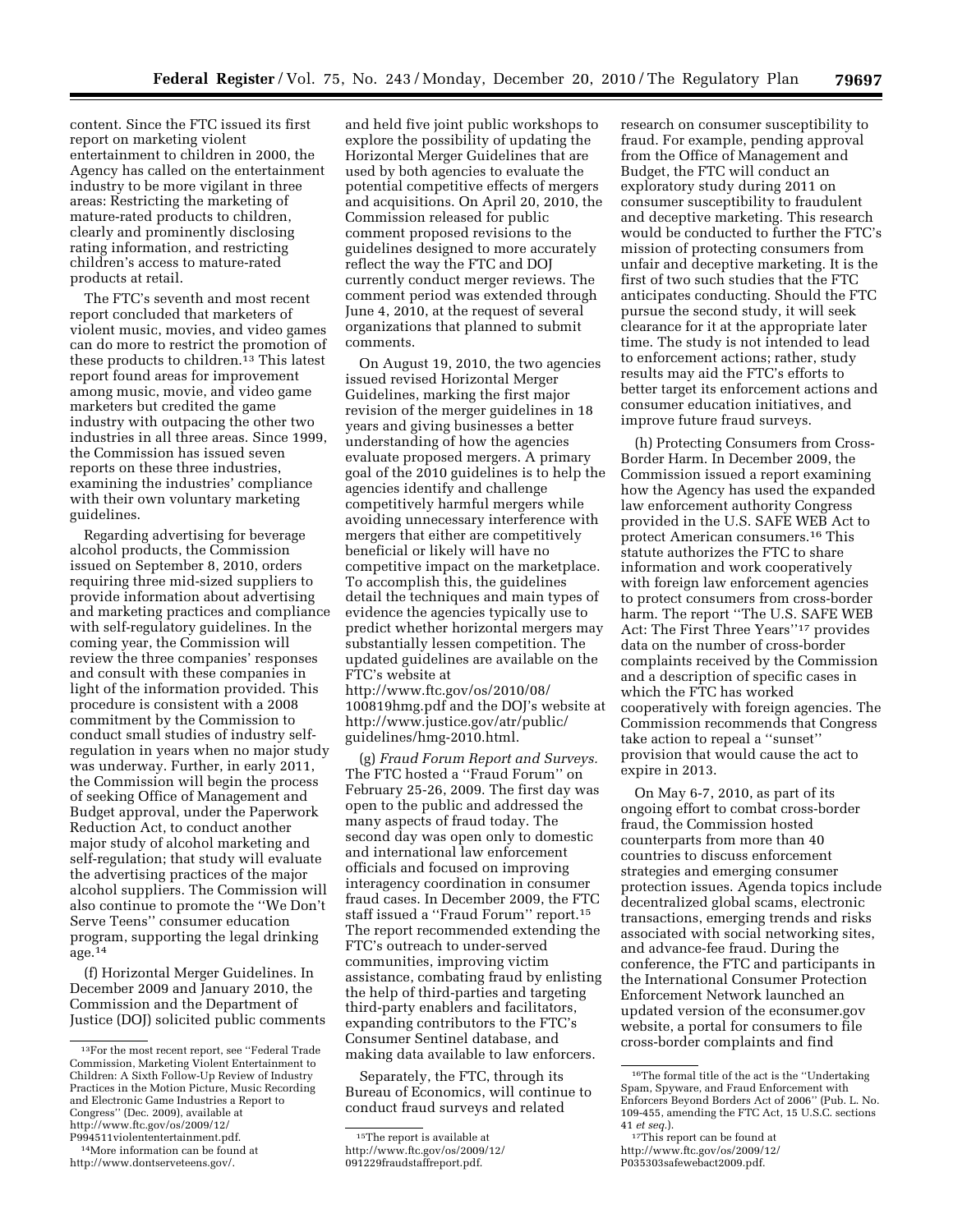information about possible ways to resolve their complaints.

(i) Journalism and the Internet. The FTC hosted a series of three workshops entitled ''From Town Criers to Bloggers: How Will Journalism Survive the Internet Age?'' The workshops considered the following issues.

- The December 1-2, 2009, workshop broadly considered the economics of journalism; the wide variety of new business and non-profit models for journalism; the financial, technological, and other challenges facing the news industry; and a variety of Government policies, including antitrust, copyright, and tax policy, bearing on journalism.
- The second workshop, held on March 9-10, 2010, addressed proposals by workshop participants to better support and lower the costs of journalism. The topics included changes to copyright, tax, and other laws; the potential advantages and disadvantages of combining the interests of for-profit and non-profit investors in hybrid entities; efforts to make Government data more accessible and easily managed in ways that may lower the costs of journalism; and collaborations that news organizations may use to lower their costs and better support journalism.
- On June 15, 2010, the FTC held its final workshop at which experienced journalists, publishers, academics, economists, and other policy experts compared, contrasted, and evaluated the ideas for sustaining journalism that have been set forth by participants in the previous workshops and in a wide variety of reports and conferences. In connection with the third workshop, the FTC staff prepared and posted a discussion draft summarizing the state of journalism today and setting forth the proposals made to date. The document was designed to prompt discussion of whether to recommend policy changes and, if so, which specific proposals would be most useful, feasible, platform-neutral, resistant to bias, and unlikely to cause unintended consequences in addressing emerging gaps in news coverage.

The Commission has received comments in connection with its workshops and intends to release a report during the fall of 2010.

(j) Intellectual Property. The Commission held a series of five hearings on the ''Evolving Intellectual

Property (IP) Marketplace.'' The hearings generally focused on examining changes in intellectual property law, patent-related business models, and new information regarding the operation of the IP marketplace since the issuance of the FTC's October 2003 report, *''* To Promote Innovation: The Proper Balance of Competition and Patent Law and Policy.''

- Overview Hearing. On December 5, 2008, three panels provided an overview of developing business models, recent and proposed changes in IP remedies law, and changes in legal doctrines affecting the value and licensing of patents.
- Remedies. On February 11-12, 2009, the Commission held hearings on damages in patent cases and changes in permanent injunction and willful infringement standards in the wake of recent court decisions.
- Operation of IP Markets. The hearings on March 18-19, 2009, explored how different industries use patents, the economic and legal perspectives on IP and technology markets, and the notice role of patents.
- Markets for Intellectual Property. This April 17, 2009, hearing addressed new business models in the IP market; strategies for buying, selling, and licensing patents; and the role of secondary markets.
- Industry Focus. A May 4-5, 2009, hearing, held in conjunction with the Berkeley Center for Law and Technology and the Berkeley Center for Competition Policy, focused on how markets for patents and technology operate in different industries and how patent policy might be adjusted to respond to problems and better promote innovation and competition.

The Commission is working on a report related to these hearings.

(k) Patent and Competition Policy: Implications for Promoting Innovation. The FTC, the DOJ, and the Department of Commerce's U.S. Patent and Trademark Office held a joint public workshop on May 26, 2010, to explore the intersection of patent policy and competition policy and its implications for promoting innovation. The workshop addressed ways in which careful calibration and balancing of patent policy and competition policy can best promote incentives to innovate.

(l) Self-Regulatory and Compliance Initiatives with Industry.

Additionally, in the industry selfregulation area, the Commission

continues to apply the Textile Corporate Leniency Policy Statement for minor and inadvertent violations of the Textile or Wool Rules that are self-reported by the company. 67 FR 71566 (Dec. 2, 2002). Generally, the purpose of the Textile Corporate Leniency Policy is to help increase overall compliance with the rules while also minimizing the burden on business of correcting (through relabeling) inadvertent labeling errors that are not likely to cause injury to consumers. Since the Textile Corporate Leniency Program was announced, 177 companies have been granted ''leniency'' for self-reported minor violations of FTC textile regulations.

Finally, the Commission also has engaged industry in compliance partnerships in at least two areas involving the funeral and franchise industries. Specifically, the Commission's Funeral Rule Offender Program, conducted in partnership with the National Funeral Directors Association, is designed to educate funeral home operators found in violation of the requirements of the Funeral Rule, 16 CFR 453, so that they can meet the rule's disclosure requirements. Nearly 350 funeral homes have participated in the program since its inception in 1996. In addition, the Commission established the Franchise Rule Alternative Law Enforcement Program in partnership with the International Franchise Association (IFA), a nonprofit organization that represents both franchisors and franchisees. This program is designed to assist franchisors found to have a minor or technical violation of the Franchise Rule, 16 CFR 436, in complying with the rule. Violations involving fraud or other section 5 violations are not candidates for referral to the program. The IFA teaches the franchisor how to comply with the rule and monitors its business for a period of years. Where appropriate, the program offers franchisees the opportunity to mediate claims arising from the law violations. Since December 1998, 21 companies have agreed to participate in the program.

# *Effect of the Consumer Financial Protection Act of 2010*

On July 21, 2010, President Obama signed into law the ''Dodd-Frank Wall Street Reform and Consumer Protection Act,'' Public Law No. 111-203. Title X of the statute, known as the Consumer Financial Protection Act of 2010 (or the Consumer Financial Protection Act), creates a new Bureau of Consumer Financial Protection within the Board of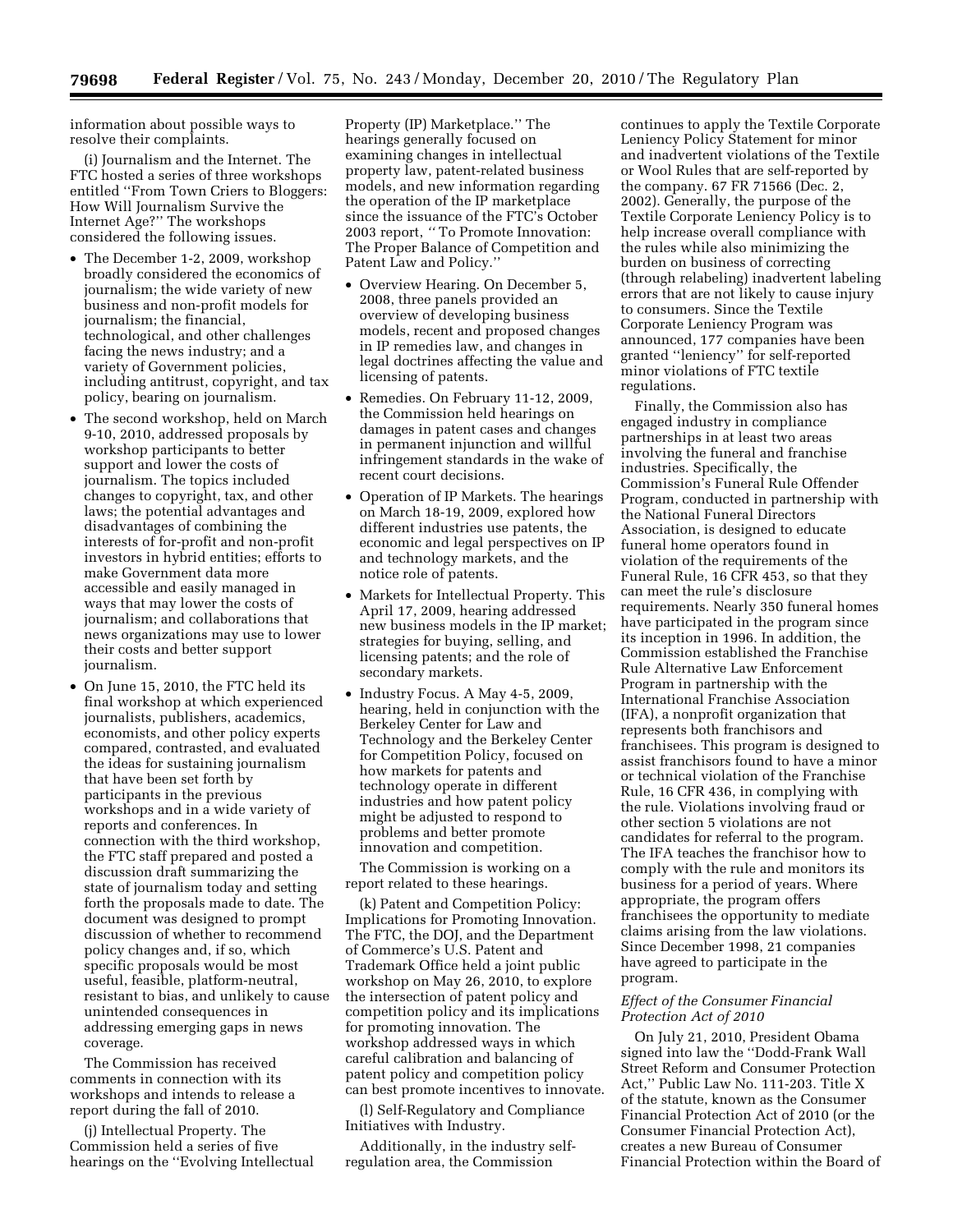Governors of the Federal Reserve System (''Federal Reserve Board''). Most of the Commission's rulemaking authority under certain ''enumerated consumer laws'' will be transferred to the new bureau within 6 to 18 months after enactment. These laws include all or most of the rulemaking authority under the Truth in Lending Act, the Fair Credit Reporting Act (including the Fair and Accurate Credit Transactions Act of 2003 (''FACTA'')), the Gramm-Leach-Bliley Act (''GLB Act''), the Equal Credit Opportunity Act, the Electronic Funds Transfer Act, the Federal Deposit Insurance Corporation Improvement Act of 1991 (''FDICIA''), and the Omnibus Appropriations Act of 2009. While the FTC retains its general authority to conduct research and studies, it loses some of its authority to conduct studies under an ''enumerated consumer law.'' The Act also expands the Commission's authority in certain areas—for example, with regard to automobile dealers. The impact of the Consumer Financial Protection Act on the Commission's rulemakings, studies, and guidelines is discussed below.

# *Rulemakings and Studies Required by Statute*

The Congress has enacted laws requiring the Commission to undertake rulemakings and studies. This section discusses required rules and studies. The Final Actions section below describes actions taken on the required rulemakings and studies since the 2009 Regulatory Plan was published.

FACTA Rules. The Commission has already issued nearly all of the rules required by FACTA. These rules are codified in several parts of 16 CFR 600 *et seq*. The remaining active FACTA rulemakings are:

- 1. Furnisher Rules. On July 1, 2009, the Commission and other Federal agencies issued an advance notice of proposed rulemaking (''ANPRM'') that seeks to obtain information that would assist in determining whether it would be appropriate to propose an addition to one of the guidelines that would delineate the circumstances under which a furnisher would be expected to provide an account opening date, or any other types of information, to a consumer reporting agency to promote the integrity of the information. 74 FR 31529. The comment period closed on August 31, 2009.
- 2. Model Forms. The Fair Credit Reporting Act (the ''FCRA'') requires the Commission to prescribe a model summary of consumers' rights under

the FCRA and notices of responsibilities for users and furnishers of credit report information distributed by the consumer reporting agencies. The FTC originally issued these model notices in 1997 and issued revisions in 2004 to reflect FACTA changes. On August 6, 2010, the Commission issued proposed revisions to these models to reflect new rules that have been finalized under FACTA and to improve the clarity and usefulness of the documents. The comment period closed on September 21, 2010. The Commission anticipates that it will publish final revised forms no later than February 2011.

These rulemakings are affected by the Consumer Financial Protection Act, which provides that the Federal Reserve Board's Bureau of Consumer Financial Protection assumes responsibility for these matters on July 21, 2011 (the ''designated transfer date'' as determined by the Secretary of the Treasury).

FACTA Studies. On March 27, 2009, the Commission issued Amended Orders to File a Special Report amending the compulsory process resolution dated May 16, 2008, entitled ''Resolution Directing Use of Compulsory Process To Study the Effects of Credit Scores and Credit-Based Insurance Scores Under Section 215 of the FACT Act.'' This Amended Order requires certain insurance companies to produce information for a study on the use and effect of creditbased insurance scores on consumers of homeowner's insurance. The Amended Orders were served on nine of the largest private providers of homeowner's insurance on or about April 6, 2009. The insurers have submitted responses to the requests. This study is not affected by the Consumer Financial Protection Act. Staff continues to review the data produced by the insurers and expects to identify a sample set of data to be used for the study by late fall 2010.

The FTC is also conducting a national study of the accuracy of consumer reports in connection with section 319 of the FACTA. This study is a followup to the Commission's two previous pilot studies that were undertaken to evaluate a potential design for a national study. Section 319 requires the FTC to study the accuracy and completeness of information in consumers' credit reports and to consider methods for improving the accuracy and completeness of such information. Section 319 of the Act also requires the Commission to issue a

series of biennial reports to Congress over a period of 11 years.<sup>18</sup> This study is also not affected by the Consumer Financial Protection Act.

Mortgage Loans Rule. Section 626 of the Omnibus Appropriations Act of 2009 directed the Commission to initiate a rulemaking proceeding with respect to mortgage loans and prescribed that any violation of the rule shall be treated as a violation of a rule under section 18 of the Federal Trade Commission Act regarding unfair or deceptive acts or practices. On June 1, 2009, the Commission published an ANPRM in two parts: (1) Mortgage Acts and Practices (''MAP'') through the life cycle of the mortgage loan (i.e., loan advertising, marketing, origination, appraisals, and servicing), 74 FR 26118, and (2) Mortgage Assistance Relief Services (''MARS'') (i.e., practices of entities providing assistance to consumers in modifying mortgage loans or avoiding foreclosure), 74 FR 26130. The Commission issued an NPRM for MAP-Advertising on September 30, 2010 (74 FR 60352) and the comment period closes on November 15, 2010. The Commission anticipates issuing an NPRM for MAP-Servicing during early 2011. The Commission's rulemaking authority in this area will be transferred on July 21, 2011, to the Bureau of Consumer Financial Protection under the provisions of the Consumer Financial Protection Act.

The Commission issued an NPRM in the MARS rulemaking on March 9, 2010. 75 FR 10707. The proposed rule would prohibit providers of these services from making false or misleading claims; mandate that providers disclose certain information about these services; bar the collection of advance fees for these services; prohibit persons from providing substantial assistance or support to an entity they know or consciously avoid knowing is engaged in a violation of these Rules; and impose recordkeeping and compliance requirements. The Commission plans to issue a final MARS rule by the end of 2010.

Emergency Technology for Use with ATMs. Section 508 of the ''Credit Card Accountability Responsibility and Disclosure Act of 2009'' (''Credit CARD Act''), Public Law No. 111-24, mandates

<sup>18</sup>Reports to Congress Under Sections 318 and 319 of the Fair and Accurate Credit Transactions Act of 2003, Federal Trade Commission, December 2006 and 2008. The reports may be accessed at the FTC's Web site. December 2006 Report: (http://www.ftc.gov/reports/FACTACT/ FACT\_Act\_Report\_2006.pdf); December 2008 Report: (http://www.ftc.gov/opa/2008/12/factareport.shtm).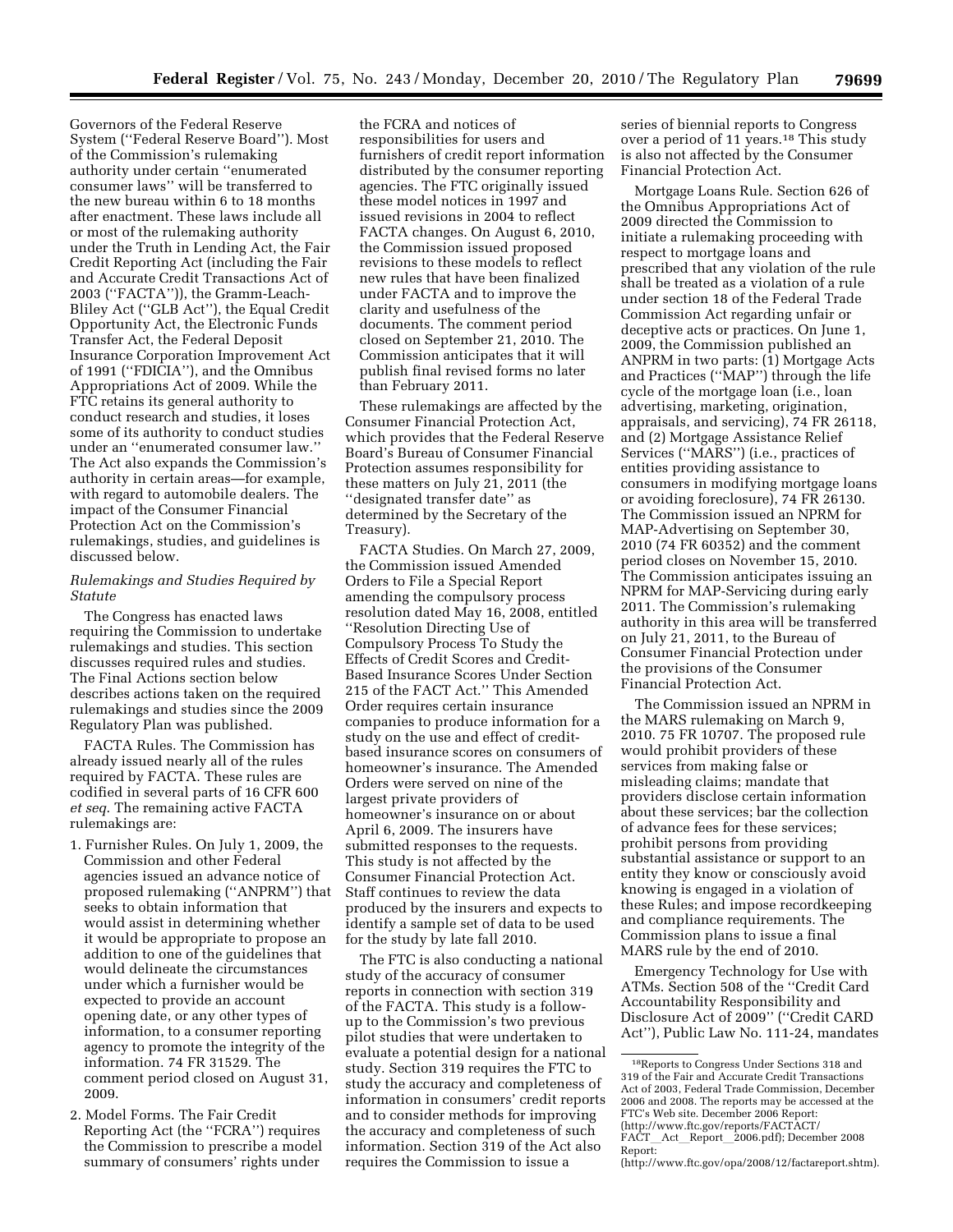that the Commission prepare a report on emergency PIN and alarm button devices at automated teller machines (ATMs) to automatically alert police about crimes at ATMs. The report entitled ''Report on Emergency Technology for Use with ATMs'' was issued in April 2010.19 The report discusses the available information about crimes at ATMs and the costs and benefits of the emergency technologies specified in the act.

Do Not Call Report. Section 4(b) of the ''Do-Not-Call Registry Fee Extension Act of 2007'' (''Fee Extension Act''), Public Law 110-188, directs the FTC, in consultation with the Federal Communications Commission, to submit a report to Congress on the effectiveness of do-not-call (''DNC'') outreach and enforcement efforts with regard to senior citizens and immigrant communities, the impact of the exceptions to the DNC registry on businesses and consumers, and the impact of abandoned calls made by predictive dialing devices on DNC enforcement. The report, which was submitted to Congress in December 2009, discusses these issues, related changes to the FTC's Telemarketing Sales Rule, and the enforcement initiatives of both agencies.20

# *Ten-Year Review Program and Calendar Year 2009 to 2010 Reviews*

In 1992, the Commission implemented a program to review its rules and guides regularly. The Commission's review program is patterned after provisions in the Regulatory Flexibility Act, 5 U.S.C. 601 to 612. Under the Commission's program, rules have been reviewed on a 10-year schedule as resources permit. For many rules, this has resulted in more frequent reviews than is generally required by section 610 of the Regulatory Flexibility Act. This program is also broader than the review contemplated under the Regulatory Flexibility Act, in that it provides the Commission with an ongoing systematic approach for seeking information about the costs and benefits of its rules and guides and whether there are changes that could minimize any adverse economic effects, not just a ''significant economic impact upon a substantial number of small entities.'' 5 U.S.C. 610.

The program's goal is to ensure that all of the Commission's rules and guides remain in the public interest. It complies with the Small Business Regulatory Enforcement Act of 1996, Public Law No. 104-121. This program is consistent with the Administration's ''smart'' regulation agenda to streamline regulations and reporting requirements and section 5(a) of Executive Order 12866, 58 FR 51735 (Sep. 30, 1993).

As part of its continuing 10-year review plan, the Commission examines the effect of rules and guides on small businesses and on the marketplace in general. These reviews may lead to the revision or rescission of rules and guides to ensure that the Commission's consumer protection and competition goals are achieved efficiently and at the least cost to business. In a number of instances, the Commission has determined that existing rules and guides were no longer necessary nor in the public interest. Most of the matters currently under review pertain to consumer protection and are intended to ensure that consumers receive the information necessary to evaluate competing products and make informed purchasing decisions.

In March 2010, the Commission determined that it would initiate three reviews. 74 FR 12715. On April 5, 2010, the Commission initiated an additional review for the Children's Online Privacy Protection Rule. Discussion of these four reviews follows.

Children's Online Privacy Protection Rule(''COPPA Rule''), 16 CFR 312. The COPPA Rule requires commercial websites and online service providers (operators), with certain exceptions, to obtain verifiable parental consent before collecting, using, or disclosing personal information from or about children under the age of 13. An operator must make reasonable efforts, in light of available technology, to ensure that the person providing consent is the child's parent. The Commission issued an ANPRM requesting comments on the economic impact and benefits of the rule; possible conflict between the rule and other Federal, State, and local laws and regulations; and the effect on the rule of technological, economic, and other industry changes. 75 FR 17089. The Commission held a public roundtable on the rule on June 2, 2010; and the comment period, as extended, ended on July 12, 2010. Staff anticipates sending a recommendation for next action to the Commission by the end of 2010.

Rule on Retail Food Store Advertising and Marketing Practices(''Unavailability

Rule''), 16 CFR 424. The Unavailability Rule states that it is a violation of section 5 of the Federal Trade Commission Act for retail stores of food, groceries, or other merchandise to advertise products for sale at a stated price if those stores do not have the advertised products in stock and readily available to customers during the effective period of the advertisement, unless the advertisement clearly discloses that supplies of the advertised products are limited or are available only at some outlets. The rule is intended to benefit consumers by ensuring that advertised items are available, that advertising-induced purchasing trips are not fruitless, and that store prices accurately reflect the prices appearing in the ads. Staff is reviewing the rule and intends to forward a recommendation to the Commission before the end of 2010.

Labeling Requirements for Alternative Fuels and Alternative Fueled Vehicles Rule(''Alternative Fuel Rule''), 16 CFR 309. The Alternative Fuel Rule, which became effective on November 20, 1995, and was last reviewed in 2004, requires disclosure of appropriate cost and benefit information to enable consumers to make reasonable purchasing choices and comparisons between non-liquid alternative fuels as well as alternativefueled vehicles. By November 2010, staff anticipates that the Commission will request comments on the rule.

Preservation of Consumers' Claims and Defenses Rule(''Holder-in-Due Course Rule''), 16 CFR 433. Issued in 1975, the Holder-in-Due Course Rule requires sellers to include language in consumer credit contracts that preserves consumers' claims and defenses against the seller. This rule eliminated the holder-in-due course doctrine as a legal defense for separating a consumer's obligation to pay from the seller's duty to perform by requiring that consumer credit and loan contracts contain one of two clauses to preserve the buyer's right to assert sales-related claims and defenses against a ''holder'' of the contracts. This rule was initially scheduled to be reviewed during 2010 as part of the periodic review process. However, that prospective review has been put on hold until the Commission can consult with the new Bureau of Consumer Financial Protection that was created pursuant to the Consumer Financial Protection Act about Holder in Due Course issues.

## *Ongoing Reviews*

Since the publication of the 2009 Regulatory Plan, the Commission has

<sup>19</sup>The report is available at http://www.ftc.gov/os/2010/05/

<sup>&</sup>lt;sup>20</sup>This report can be found at

http://www.ftc.gov/os/2010/01/ 100104dncadditionalreport.pdf. At that time, the Commission also released a biennial report discussing the National DNC Registry.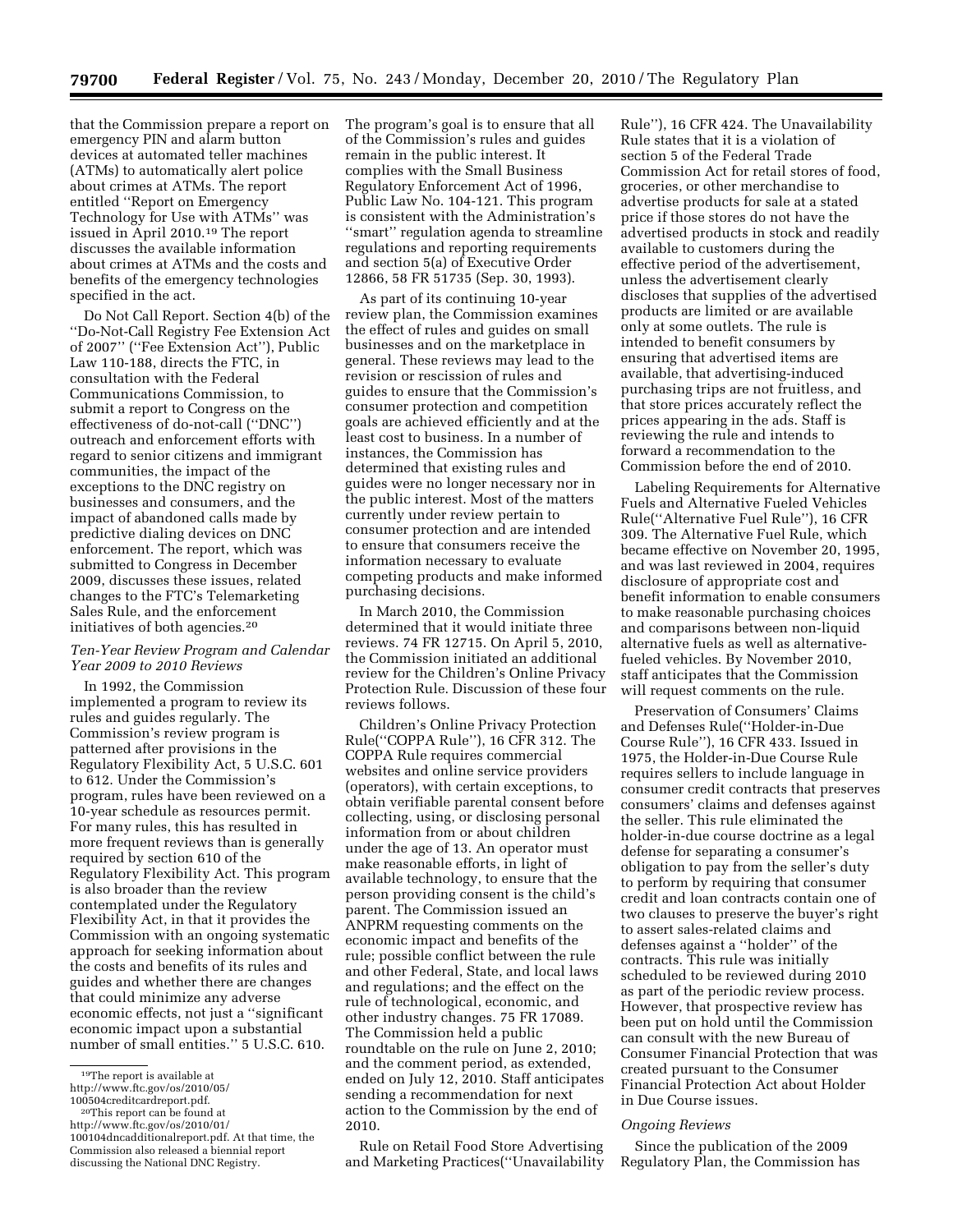initiated three new rulemaking proceedings and is continuing review of a number of rules and guides. The new rulemaking proceedings are discussed first under *(a)* Rules, followed by the other rule reviews, and then *(b)* Guides.

## (a) Rules

Mail Order Rule. The Mail Order Rule, 16 CFR 435, requires that, when sellers advertise merchandise, they must have a reasonable basis for stating or implying that they can ship within a certain time. The Commission sought comments about non-substantive changes to the rule to bring it into conformity with changing conditions; including consumers' usage of means other than the telephone to access the Internet when ordering, consumers paying for merchandise by demand draft or debit card, and merchants using alternative methods to make prompt rule-required refunds. 72 FR 51728 (Sep. 11, 2007). Staff has reviewed the comments and anticipates sending a recommendation to the Commission by the end of 2010.

Business Opportunity Rule. The proposed Business Opportunity Rule stems from the recently concluded review of the Franchise Rule, where staff recommended that the rule be split into two parts: One part addressing franchise issues (16 CFR 436) and another part addressing business opportunity issues (16 CFR 437).<sup>21</sup> After reviewing the comments from an NPRM, 71 FR 19054 (Apr. 12, 2006), the Commission issued a revised NPRM on March 26, 2008, that would require business opportunity sellers to furnish prospective purchasers with specific information that is material to the consumer's decision as to whether to purchase a business opportunity and which should help the purchaser identify fraudulent offerings. 73 FR 16110. The revised NPRM comment period ended on May 27, 2008, and the rebuttal comment period ended on June 16, 2008. A public workshop was held on June 1, 2009, to explore changes to the proposed rule and a related comment period closed on June 30, 2009. On October 28, 2010, the Commission released a staff report<sup>22</sup> recommending that coverage of the Business Opportunity Rule be expanded to include work-at-home opportunities such as envelope stuffing, medical

billing, and product assembly, many of which have not been covered before. FTC staff also recommends streamlining the disclosures require by the business opportunity rule so that companies or individuals selling business opportunities make important disclosures to consumers on a simple, easy-to-read document. If adopted, the changes will make it less burdensome for legitimate sellers to comply with the Rule, while still protecting consumers from ''widespread and persistent'' business opportunity fraud. Public comments on the staff report will be accepted until January 18, 2011.

Hart-Scott-Rodino Rules. For the Hart-Scott-Rodino Premerger Notification Rules (HSR Rules), 16 CFR 801 to 803, Bureau of Competition staff is continuing to review various HSR Rule provisions. On August 13, 2010, the Commission announced it was seeking public comments on proposed changes designed to streamline the HSR form and focus on the information most needed by the agencies in their initial merger review. 75 FR 57110. The proposal eliminates requests for unnecessary information. The new form, however, would require additional information that is needed to help the FTC and DOJ during their initial review of transactions. The comment period closed on October 18, 2010.

Used Car Rule. The Used Motor Vehicle Trade Regulation Rule (''Used Car Rule''), 16 CFR 455, sets out the general duties of a used vehicle dealer, requires that a completed Buyers Guide be posted at all times on the side window of each used car a dealer offers for sale, and mandates disclosure of whether the vehicle is covered by a warranty and, if so, the type and duration of the warranty coverage, or whether the vehicle is being sold ''as is—no warranty.'' The Commission published a notice seeking public comments on the effectiveness and impact of the rule. 73 FR 42285 (Jul. 21, 2008). The notice seeks comments on a range of issues including, among others, whether a bilingual Buyers Guide would be useful or practicable, as well as what form such a Buyers Guide should take. Second, the notice seeks comments on possible changes to the Buyers Guide that reflect new warranty products, such as certified used car warranties, that have become increasingly popular since the rule was last reviewed. Finally, the notice seeks comments on other issues including the continuing need for the rule and its economic impact, the effect of the rule on deception in the used car market, and the rule's interaction with

other regulations. The comment period, as extended and then reopened, ended on June 15, 2009. Staff anticipates sending a recommendation to the Commission by November 2010.

Cooling-Off Rule. The Cooling-Off Rule requires that a consumer be given a 3-day right to cancel certain sales greater than \$25.00 that occur at a place other than a seller's place of business. The rule also requires a seller to notify buyers orally of the right to cancel; to provide buyers with a dated receipt or copy of the contract containing the name and address of the seller and notice of cancellation rights; and to provide buyers with forms which buyers may use to cancel the contract. An ANPRM seeking comment was published on April 21, 2009. 74 FR 18170. The comment period was supposed to close on June 22, 2009, but was extended to September 25, 2009. 74 FR 36972 (Jul. 27, 2009). Staff is reviewing comments as they are received and expects to prepare a recommendation for the Commission by the end of 2010.

Fuel Ratings Rule. The Fuel Ratings Rule sets out a uniform method for determining the octane rating of gasoline from the refiner through the chain of distribution to the point of retail sale. The rule enables consumers to buy gasoline with an appropriate octane rating for their vehicle and establishes standard procedures for determining, certifying, and posting octane ratings. On March 3, 2009, the Commission published an ANPRM and requested comments on the rule as part of its systematic periodic review of current rules and guides. 74 FR 9054. On March 16, 2010, the Commission issued an NPRM proposing to adopt rating, certification, and labeling requirements for certain ethanol fuels; revise the labeling requirements for fuels with at least 70 percent ethanol; and allow the use of an alternative octane rating method. 75 FR 12470. The comment period has ended. Staff anticipates that the Commission will issue a final rule by the end of 2010.

Negative Option Rule. The Negative Option Rule governs the operation of prenotification subscription plans. Under these plans, sellers ship merchandise automatically to their subscribers and bill them for the merchandise within a prescribed time. The rule protects consumers by requiring the disclosure of the terms of membership clearly and conspicuously and establishes procedures for administering the subscription plans. An ANPRM was published on May 14,

<sup>21</sup> Pending completion of the proceeding initiated with this notice, business opportunities presently covered by the requirements of the original Rule will remain covered, as set forth as part 437 of the final amended Rule. 72 FR 15444 (March 30, 2007). 22 The report is available at

http://www.ftc.gov/opa/2010/10.businessopp.shtm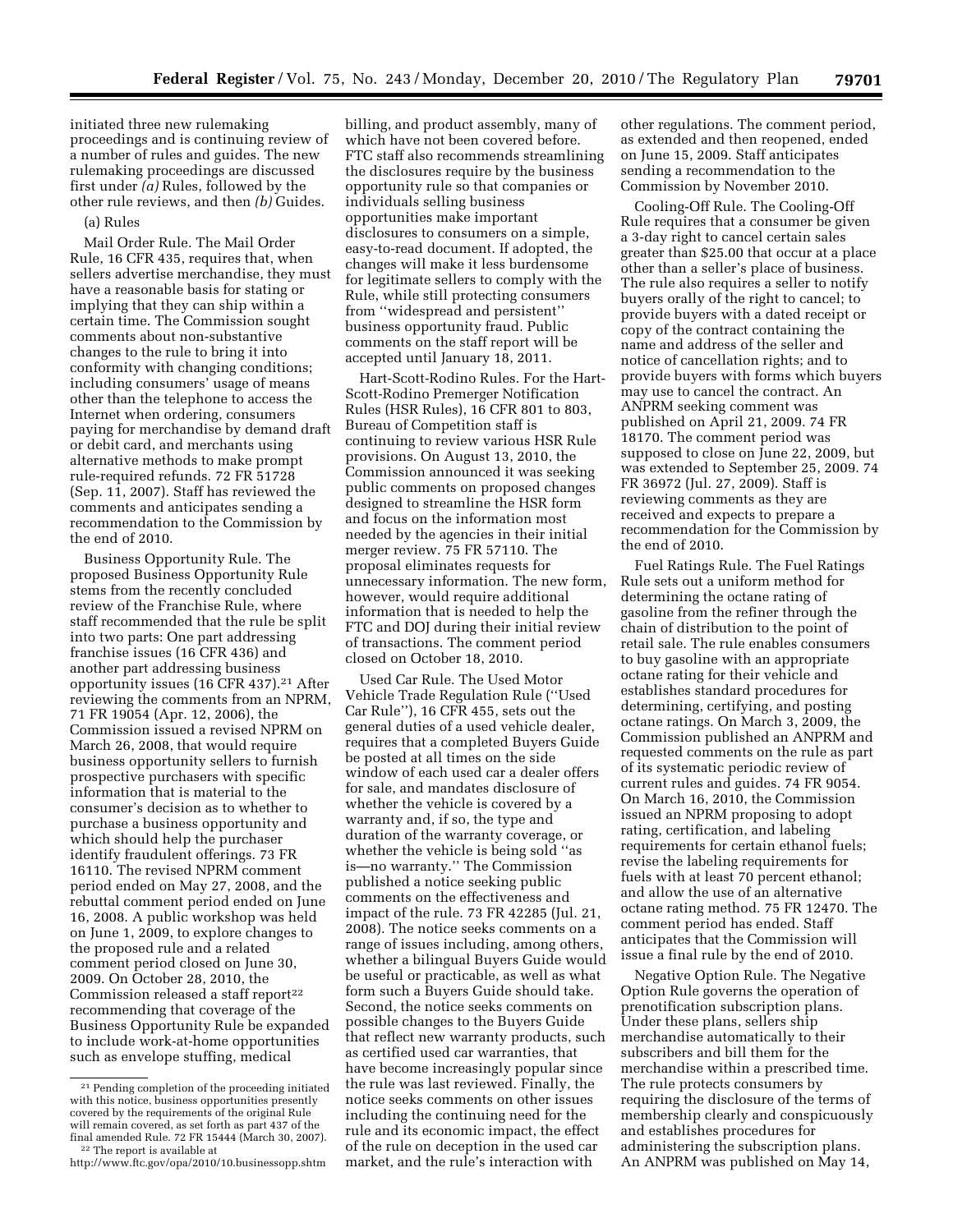2009, 74 FR 22720, and the comment period closed on July 27, 2009. On August 7, 2009, the Commission reopened and extended the comment period until October 13, 2009. 74 FR 40121. Staff anticipates sending a recommendation to the Commission by December 2010.

Pay-Per-Call Rule. The Commission's review of the Pay-Per-Call Rule, 16 CFR 308, is continuing. The Commission has held workshops to discuss proposed amendments to this rule, including provisions to combat telephone bill ''cramming''—inserting unauthorized charges on consumers' phone bills—and other abuses in the sale of products and services that are billed to the telephone including voicemail, 900-number services, and other telephone based information and entertainment services. The most recent workshop focused on the use of 800 and other toll-free numbers to offer pay-per-call services, the scope of the rule, the dispute resolution process, the requirements for a pre-subscription agreement, and the need for obtaining express authorization from consumers before placing charges on their telephone bills. The review record has remained open to encourage additional comments on expansion of the rule's coverage. Staff expects to prepare a recommendation for the Commission by December 2011.

## (b) Guides

Fuel Economy Guide. The Fuel Economy Guide for new automobiles, 16 CFR 259, was adopted in 1975 to prevent deceptive fuel economy advertising and to facilitate the use of fuel economy information in advertising. As part of its regular review of all rules and guides, the Commission issued a request for comments on May 9, 2007, on whether to retain or amend the guide. 72 FR 26328. The Commission sought comments on, among other things, whether there is a continuing need for the guide and, if so, what changes should be made to it, if any, in light of Environmental Protection Agency amendments to fuel economy labeling requirements for automobiles. On April 28, 2009, the Commission published proposed amendments to the Guide. 74 FR 19148. The deadline for comments was June 16, 2009. Staff is reviewing the comments and expects to make a recommendation by the end of 2010.

Green Guides. The Green Guides, 16 CFR 260, outline general principles that apply to all environmental marketing claims and provide guidance regarding specific environmental claims. The Commission sought comment on the

need for the guides and their economic impact, the effect of the guides on the accuracy of various environmental claims, and the interaction of the guides with other environmental marketing regulations. 72 FR 66091 (Nov. 27, 2007). As part of its review, during 2008, the Commission held workshops and received comments in three specific areas: 1) Carbon offsets and renewable energy certificates (Jan. 8, 2008); 2) environmental packaging claims and green packaging (Apr. 30, 2008); and 3) developments in green building and textiles claims and consumer perception of such claims (Jul. 15, 2008). After reviewing the , the transcripts of the three public workshops that explored the emerging issues, and the results of its additional consumer perception research, the Commission proposed on October 15, 2010, several modifications and additions to the Guides that aim to respond to changes in the marketplace and help marketers avoid making unfair or deceptive environmental marketing claims. 75 FR 63552. The proposed changes to the Green Guides include new guidance on marketers' use of product certifications and seals of approval, ''renewable energy'' claims, ''renewable materials'' claims, and ''carbon offset'' claims. The Commission seeks public comment by December 10, 2010.

Fair Debt Collection Practices Act (FDCPA) Enforcement Policy Statement Regarding Communications in Connection With Collection of a Decedent's Debt. The Commission requests public comment on a proposed statement of enforcement policy regarding communications in connection with collection of a decedent's debts. The statement addresses three issues pertaining to debt collectors who attempt to collect on the debts of deceased debtors. First, the proposed statement announces that the FTC will not bring enforcement actions for violations of Section 805(b) of the FDCPA, 15 USC, 1692c(b), against collectors, who, in connection with the collection of a decedent's debt, communicate with a person who has authority to pay the decedent's debt from the assets of the decedent's estate. Second, the proposed statement clarifies how a debt collector may locate the appropriate person with whom to discuss the decedent's debt. Third, the proposed statement emphasizes to collectors that misleading consumers about their personal obligation to pay a decedent's debt is a violation of the FDCPA and Section 5 of the FTC Act, 15 USC 45. Public comments must be received by November 8, 2010.

Vocational Schools Guides. The Commission is seeking public comments on its Private Vocational and Distance Education Schools Guides, commonly known as the Vocational Schools Guides. 74 FR 37973 (Jul. 30, 2009). Issued in 1972 and most recently amended in 1998 to add a provision addressing misrepresentations related to post-graduation employment, the guides advise businesses offering vocational training courses—either on the school's premises or through distance education, such as correspondence courses or the Internet—how to avoid unfair and deceptive practices in the advertising, marketing, or sale of their courses. The comment period closed on October 16, 2009. Staff is reviewing comments and anticipates sending a recommendation for next action to the Commission by the end of 2010.

#### *Final Actions*

Since the publication of the 2009 Regulatory Plan, the Commission has issued the following final rules or taken other actions to terminate rulemaking proceedings.

*Telemarketing Sales Rule (TSR) -* Debt Relief Services. The Commission issued an NPRM seeking comments on a proposal to amend the TSR to address the sale of debt relief services, including: For-profit credit counselors; debt settlement companies that promise to obtain substantially reduced, lump sum settlements of consumers' debts; and debt negotiators that offer to obtain interest rate reductions or other concessions to lower consumers' monthly payments. 74 FR 41988 (Aug. 19, 2008). The comment period, as extended, closed on October 26, 2009, and the Commission held a public forum in November 2009. This rulemaking was not affected by the Consumer Financial Protection Act.

On July 29, 2010, the Commission announced a final rule providing that telemarketers of for-profit companies that sell debt relief services over the telephone may no longer charge a fee before they settle or reduce a customer's credit card or other unsecured debt. The rule also imposes conditions on accounts that debt relief companies may establish for consumers to set aside their fees and savings for payment to creditors. The rule also requires certain disclosures to consumers related to the fundamental aspects of their services (time to see results, cost) and prohibits misrepresentations related to success rates and non-profit status. With the exception of the advance fee ban which is effective October 27, 2010, the rule's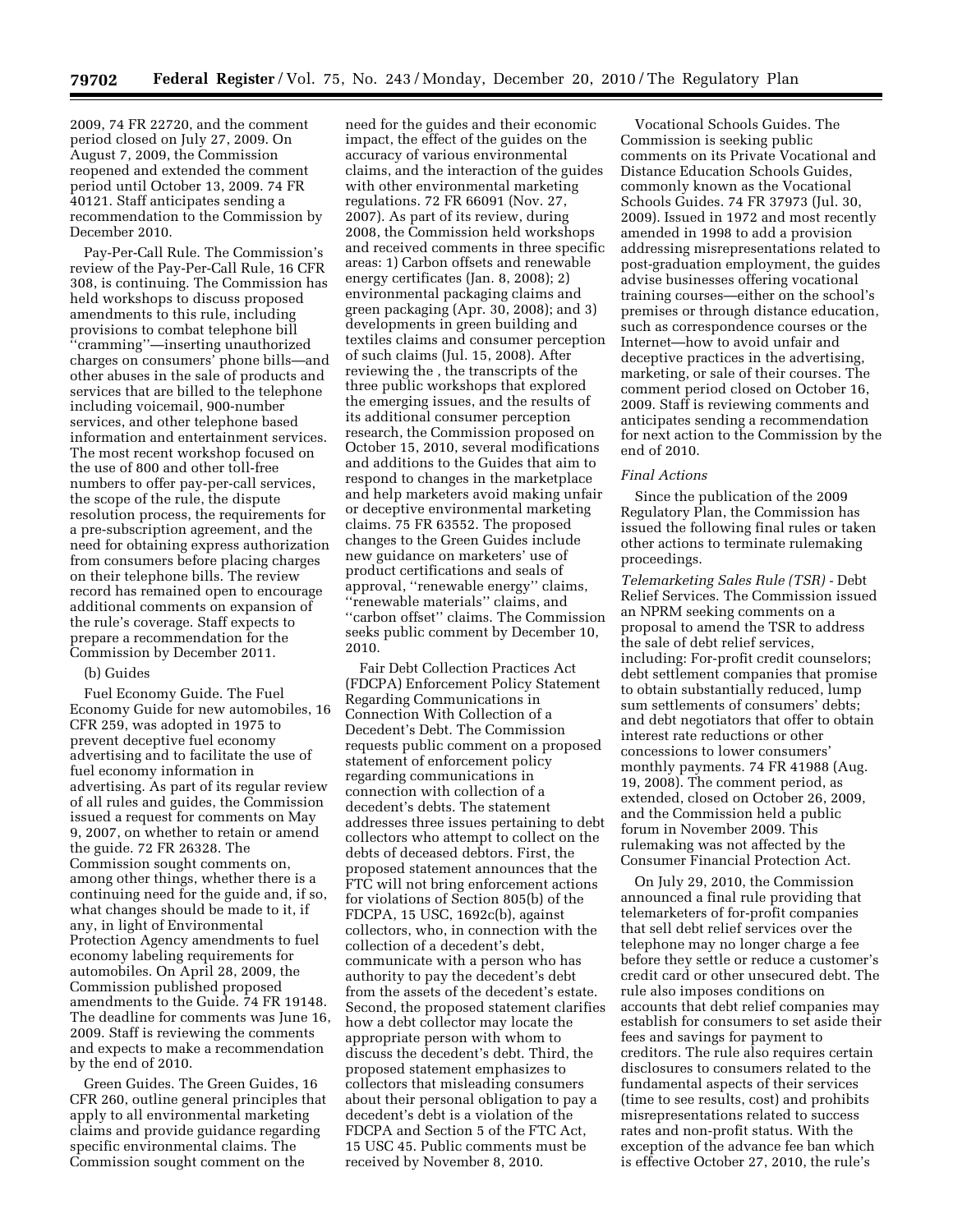provisions are effective September 27, 2010. 75 FR 48458. On October 27, 2010, the Commission announced an enforcement policy for the TSR Debt Relief Services Rule: the Commission will defer enforcement of the new rule for tax debt relief services until further notice. The Enforcement policy states, however, that tax debt relief services must comply with the other portions of the FTS's Telemarketing Sales Rule during the enforcement deferral period. Companies that sell other kinds of debt relief services over the telephone continue to be subject to enforcement of the TSR Debt Relief Services Rule, including the prohibition against charging fees before settling or reducing a consumer's credit card or other unsecured debt.

Free Credit Reports: Deceptive Marketing Practices. Section 205 of the Credit CARD Act required the Commission to issue a rule to prevent deceptive marketing of ''free credit reports.'' On October 15, 2009, the Commission issued an NPRM to amend the Free Credit Reports Rule to require prominent disclosures in advertising for ''free credit reports'' and to address practices that interfere with consumers' ability to obtain file disclosures from consumer reporting agencies. 74 FR 52915. As required by statute, the Commission issued a final rule on February 22, 2010, which was published in the Federal Register. 75 FR 9726. With the exception of disclosure provisions related to television and radio advertisements effective September 1, 2010, the rule became effective on April 2, 2010.

FACTA Risk-Based Pricing Rule. The Commission, jointly with the Federal Reserve, published a risk-based pricing proposal for comment on May 19, 2008. 73 FR 28966. The comment period ended on August 18, 2008. Risk-based pricing refers to the practice of setting or adjusting the price and other terms of credit offered or extended to a particular consumer to reflect the risk of nonpayment by that consumer. This statutorily required rulemaking would address the form, content, time, manner, definitions, exceptions, and model of a risk-based pricing notice.

The agencies issued final rules on January 15, 2010. 75 FR 2724. The final rules generally require a creditor to provide a risk-based pricing notice to a consumer when the creditor uses a consumer report to grant or extend credit to the consumer on terms that are materially less favorable than the most favorable terms available to a substantial proportion of consumers from or

through that creditor. The final rules also provide two alternative means by which creditors can determine when they are offering credit on terms that are materially less favorable and include certain exceptions to the general rule, including exceptions for creditors that a disclose a consumer's credit score in conjunction with additional information providing context for the credit score disclosure. The rules are effective January 1, 2011.

FDICIA Rule. The Federal Deposit Insurance Corporation Improvement Act of 1991 assigned to the Commission responsibilities for certain non-federally insured depository institutions (''DIs'') and private deposit insurers of such DIs. The FTC is required to prescribe, by regulation or order, the manner and content of certain disclosures required of DIs that lack Federal deposit insurance. From 1993 to 2003, the Commission was statutorily barred on an annual basis from appropriating funds for purposes of complying with FDICIA. The Consolidated Appropriations Act of 2004 and yearly appropriations thereafter have not imposed the same funding prohibition, and the Commission issued an NPRM on March 16, 2005. 70 FR 12823. Subsequently, Congress passed the Financial Services Regulatory Relief Act of 2006 (''FSRRA'') amending FDICIA and addressing several aspects of the FTC's proposed rule. A revised NPRM consistent with the FSRRA was issued on March 14, 2009. 74 FR 10843. The Commission issued a final rule on June 4, 2010, effective July 6, 2010. 75 FR 31682.

Gramm-Leach-Bliley Rule. Pursuant to section 728 of the Financial Services Relief Act of 2006, Public Law No.109- 351, which added section 503(e) to the GLB Act, the Commission together with seven other Federal agencies<sup>23</sup> was directed to propose a model form that may be used at the option of financial institutions for the privacy notices required under GLB. The 2006 amendment provided that the agencies must propose the model form within 280 days after enactment or by April 11, 2007. On March 29, 2007, the GLB agencies issued an NPRM proposing as the model form the prototype privacy notice developed during the consumer testing research project undertaken by first six, and then seven, of these

agencies. 72 FR 14940. On November 19, 2009, the Commission and the seven agencies announced a model form that financial institutions may rely on as a safe harbor to provide disclosures under the privacy rule. 74 FR 62890 at 62965- 74 (amendments to FTC rules). With the exception of certain amendments effective January 1, 2012, the rules became effective December 31, 2009.

Energy Labeling Rule for Light Bulbs. Section 321 of the Energy Security and Independence Act (ESIA) required the Commission to conduct a rulemaking to consider the effectiveness of current energy labeling for light bulbs and to consider alternative labeling approaches. In response to that directive, the Commission issued an ANPRM on July 17, 2008, seeking comments on the effectiveness of current labeling requirements for lamp packages and possible alternatives to those requirements. 73 FR 40988. After reviewing the comments, the Commission issued an NPRM on November 10, 2009, proposing a twopanel labeling format for light bulb packages and mandatory disclosures including brightness, energy cost, bulb life, color appearance, wattage, and mercury content. 74 FR 57950. On July 19, 2010, the Commission issued a final rule adopting the two-panel labeling format and the brightness, energy-cost, and other disclosure requirements. 75 FR 41696. With the exception of certain amendments that will be become effective on August 18, 2010, the new labeling requirements become effective on July 19, 2011. The Commission also sought further comment by September 20, 2010, on several issues for consideration in any subsequent rulemaking.

Consumer Electronics Rule. The Commission has authority under section 325 of ESIA to promulgate energy labeling rules for consumer electronic (Consumer Electronics Rule). On March 16, 2009, the Commission published an ANPRM seeking comments on whether it should require labels for consumer electronics, including televisions, computers, video recorder boxes, and certain other equipment; the disclosures, need, and format or labels, and appropriate test procedures. 74 FR 11045. On March 11, 2010, the Commission issued an NPRM that would require EnergyGuide labels and disclose requirement for televisions. The Commission did not propose requirements for other consumer electronics but it did seek comments on the subject. 75 FR 11483. The comment period closed on May 14, 2010. As part

<sup>23</sup>The agencies are the Federal Reserve Board, the Federal Deposit Insurance Corporation, the Office of the Comptroller of the Currency, the Office of Thrift Supervision, the National Credit Union Administration, the Securities and Exchange Commission, and the Commodity Futures Trading Corporation.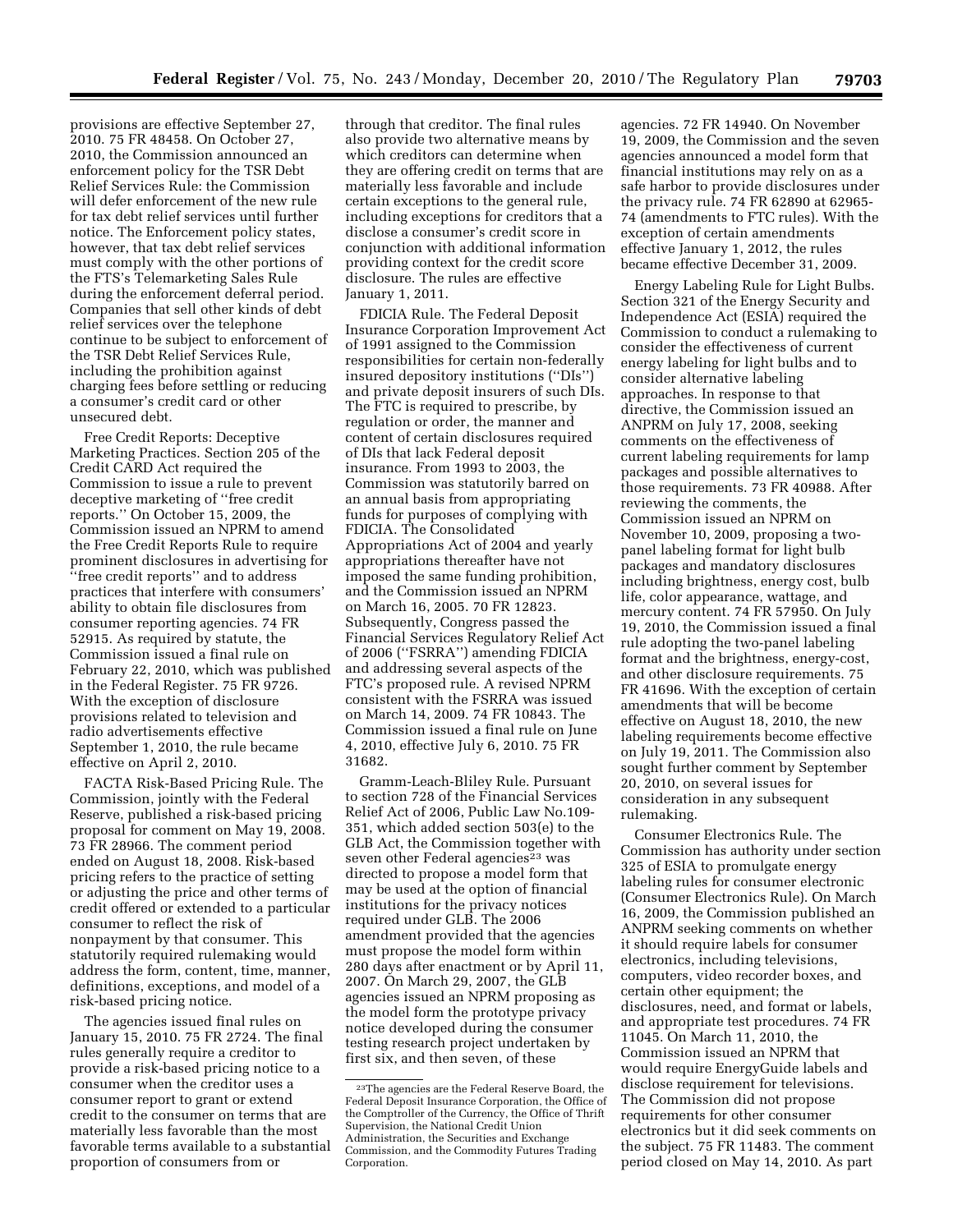of this effort the Commission scheduled a public meeting on April 16, 2010. On October 27, 2010, the Commission announced it was issuing a final rule that will require televisions manufactured after May 10, 20100, to display EnergyGuide labels that include information on estimated yearly energy and the cost range compared to similar models.

Amplifier Rule. The Amplifier Rule, 16 CFR 432, assists consumers in purchasing by standardizing the measurement and disclosure of various performance attributes of power amplification equipment for home entertainment purposes. The rule makes it an unfair or deceptive act or practice for manufacturers and sellers of sound power amplification equipment for home entertainment purposes to fail to disclose certain performance information in connection with direct or indirect representations of power output, power band, frequency, or distortion characteristics. The rule also sets out standard test conditions for performing the measurements that support the required performance disclosures. On February 27, 2008, the Commission published a request for comments including a number of specific issues related to changes in technology and products. 73 FR 10403. The comment period ended on May 12, 2008. On January 26, 2010, the Commission announced it was retaining the rule as currently written but issued guidance concerning testing requirements for measuring power ratings of multichannel amplifiers. 75 FR 3985.

Smokeless Tobacco Regulations. The Commission's review of the Regulations Under the Comprehensive Smokeless Tobacco Health Education Act of 1986 (''Smokeless Tobacco Regulations''), 16 CFR 307, has been completed. The Smokeless Tobacco Regulations govern the format and display of statutorily mandated health warnings on all packages and advertisements for smokeless tobacco. On June 22, 2009, Congress enacted the ''Family Smoking Prevention and Tobacco Control Act,'' Public Law No. 111-31, which imposed new requirements for smokeless tobacco health warnings and transferred authority over these warnings to the Department of Health and Human Services. As a result, the Commission closed both the regulatory review and a separate NPRM (published in 1993). 75 FR 3664. On September 28, 2010, the Commission rescinded its smokeless tobacco regulations, concluding they no longer serve any purpose and actually

conflict with the new statutory provisions. 75 FR 59609. Indeed, retention of these regulations could generate confusion if some smokeless tobacco manufacturers and importers mistakenly believe that they reflect current legal requirements.

Endorsements and Testimonials in Advertising Guides. On January 16, 2007, the Commission requested public comments on the overall costs, benefits, and regulatory and economic impact of its Guides Concerning the Use of Endorsements and Testimonials in Advertising, 16 CFR 255. The Commission also released consumer research it commissioned regarding the messages conveyed by consumer endorsements and sought comment both on this research and upon several other specific endorsement-related issues. 72 FR 2214 (Jan. 18, 2007). After reviewing the comments, the Commission proposed changes to the guides and requested public comments. 73 FR 72374 (Nov. 28, 2008). The initial comment period ended on January 30, 2009, but was subsequently extended to March 2, 2009. 74 FR 5810 (Feb. 2, 2009). On October 5, 2009, the Commission announced revisions to the guides effective December 1, 2009. 74 FR 53214. Under the revised Guides, advertisements that feature a consumer and convey his or her experience with a product or service as typical when that is not the case will be required to clearly disclose the results that consumers can generally expect. In contrast to the prior version of the Guides, which allowed advertisers to describe unusual results in a testimonial as long as they included a disclaimer such as ''results not typical,'' the revised Guides no longer contain this safe harbor. The revised Guides also add new examples (i.e., bloggers or celebrity endorsers) to illustrate the long standing principle that ''material connections'' (sometimes payments or free products) between advertisers and endorsers—connections that consumers would not expect—must be disclosed.

Guides for Jewelry, Precious Metals and Pewter Industries. After issuing a staff advisory opinion indicating that the Commission's current guidelines for Jewelry, Precious Metals and Pewter Industries, 16 CFR part 23, do not address descriptions of new platinum alloy products, the Commission issued a Request for Public Comments on Whether the platinum section of the Guides for Jewelry, Precious Metals and Pewter Industries, should be amended to provide guidance on how to nondeceptively mark or describe products

containing between 500 and 850 parts per thousand pure platinum and no other platinum group metals. 70 FR (July 5. 2005). After reviewing the comments, the Commission issued a notice on February 20, 2008, seeking comment on proposals to amend the platinum section of the Guides to address the new platinum alloys. 73 FR 10190. The extended comment period ended on August 25, 2008. 73 FR 22848 (April 28, 2008).

## *Summary*

In both content and process, the FTC's ongoing and proposed regulatory actions are consistent with the President's priorities. The actions under consideration inform and protect consumers, while minimizing the regulatory burdens on businesses. The Commission will continue working toward these goals. The Commission's 10-year review program is patterned after provisions in the Regulatory Flexibility Act and complies with the Small Business Regulatory Enforcement Fairness Act of 1996. The Commission's 10-year program also is consistent with section 5(a) of Executive Order 12866, which directs executive branch agencies to develop a plan to reevaluate periodically all of their significant existing regulations. 58 FR 51735 (Sep. 30, 1993). In addition, the final rules issued by the Commission continue to be consistent with the President's Statement of Regulatory Philosophy and Principles, Executive Order 12866, section 1(a), which directs agencies to promulgate only such regulations as are, *inter alia,* required by law or are made necessary by compelling public need, such as material failures of private markets to protect or improve the health and safety of the public.

The Commission continues to identify and weigh the costs and benefits of proposed actions and possible alternative actions, and to receive the broadest practicable array of comment from affected consumers, businesses, and the public at large. In sum, the Commission's regulatory actions are aimed at efficiently and fairly promoting the ability of ''private markets to protect or improve the health and safety of the public, the environment, or the wellbeing of the American people.'' E.O. 12866, section 1.

### **II. Regulatory Actions**

(1) Have an annual effect on the economy of \$100 million or more or adversely affect in a material way the economy; a sector of the economy; productivity; competition; jobs; the environment; public health or safety; or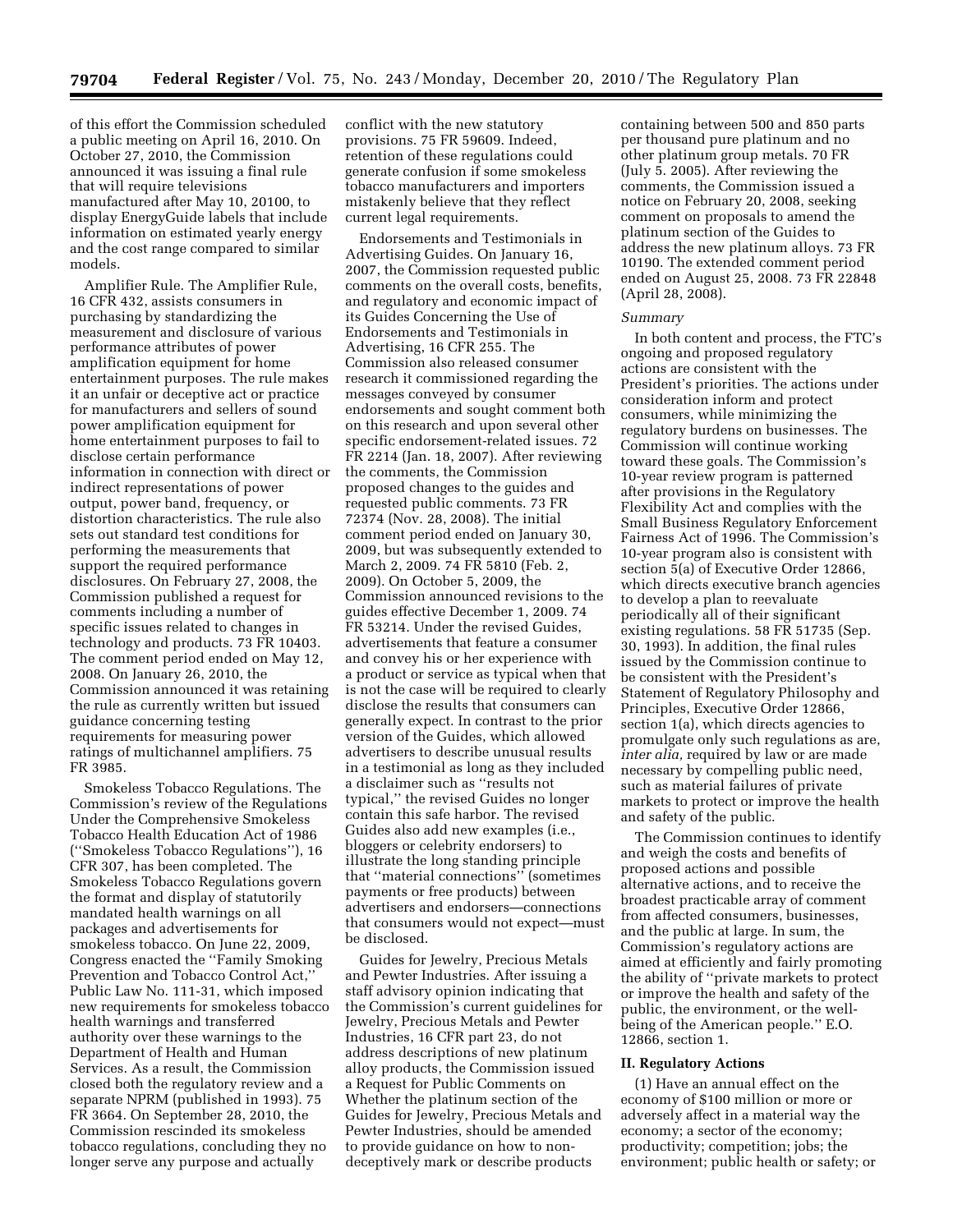State, local, or tribal governments or communities;

(2) Create a serious inconsistency or otherwise interfere with an action taken or planned by another agency;

(3) Materially alter the budgetary impact of entitlements, grants, user fees,

or loan programs, or the rights and obligations of recipients thereof; or

(4) Raise novel legal or policy issues arising out of legal mandates, the President's priorities, or the principles set forth in this Executive order.

The Commission has no proposed rules that would be a ''significant regulatory action'' under the definition in Executive Order 12866.24 **BILLING CODE 6750–01–S** 

24Section 3(f) of the Executive Order defines a regulatory action to be ''significant'' if it is likely to result in a rule that may: